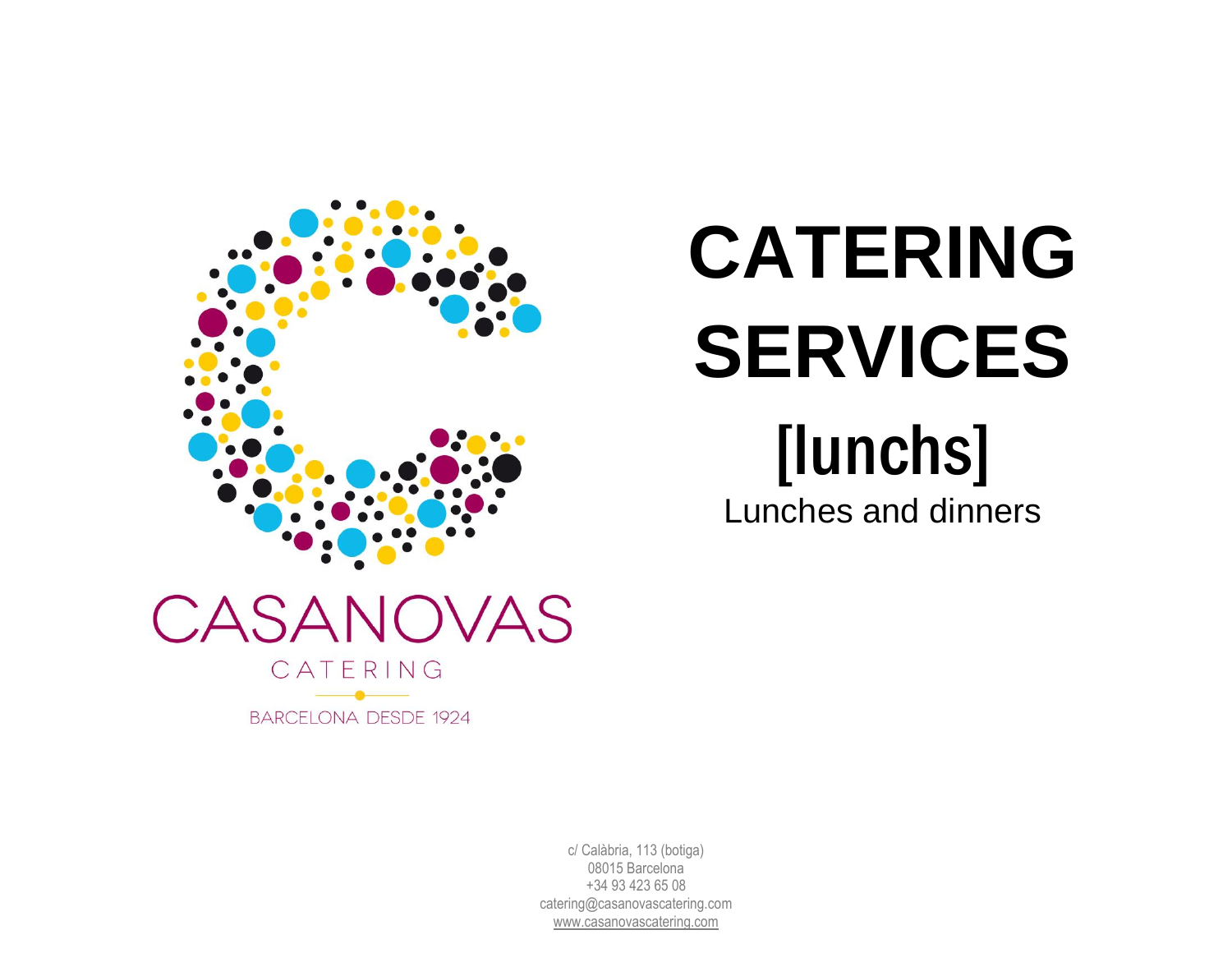## LUNCHS

*The lunch is a reinforced cocktail service that can replace a meal. It is performed standing up, where guests can move freely through space, creating a relaxed atmosphere that promotes good social relations.*

*The cuisine of a lunch consists mainly on finger food and snacks, which do not require the use of tools such as plates and cutlery but unlike cocktail service can be omplemented with buffet stations and tastings .*

*The waiters circulate among participants offering trays of food, drinks served from the bar and specialized waiters cater to bufets and stations.*



### COLD LUNCH 1

- ❖*Iberian ham on tomato bread*
- ❖*Caprese skewer with confit artichoke*
- ❖*Brown bread with creamy cheese, salmon and dill*
- ❖*Mini focaccia roasted eggplant and zucchini, pomodoro and fresh spinach with nuts and a touch of Modena*
- ❖*Diced Spanish potatoes omelet with cherry tomatoes*
- ❖*Brioche stuffed pork Durock slow cooked with herbs and a touch of mustard*
- ❖*Mini tasting of pasta salad with pesto sals*
- ❖*Grilled chicken croquettes with iberian ham*
- ❖*Seasonal fruit skewer*
	- *White wine and new wine selection of our sommelier Still water, beer and soft drinks*

*€ 29 per person \* No alcohol € 27 \*\* No drinks or material , food just € 26*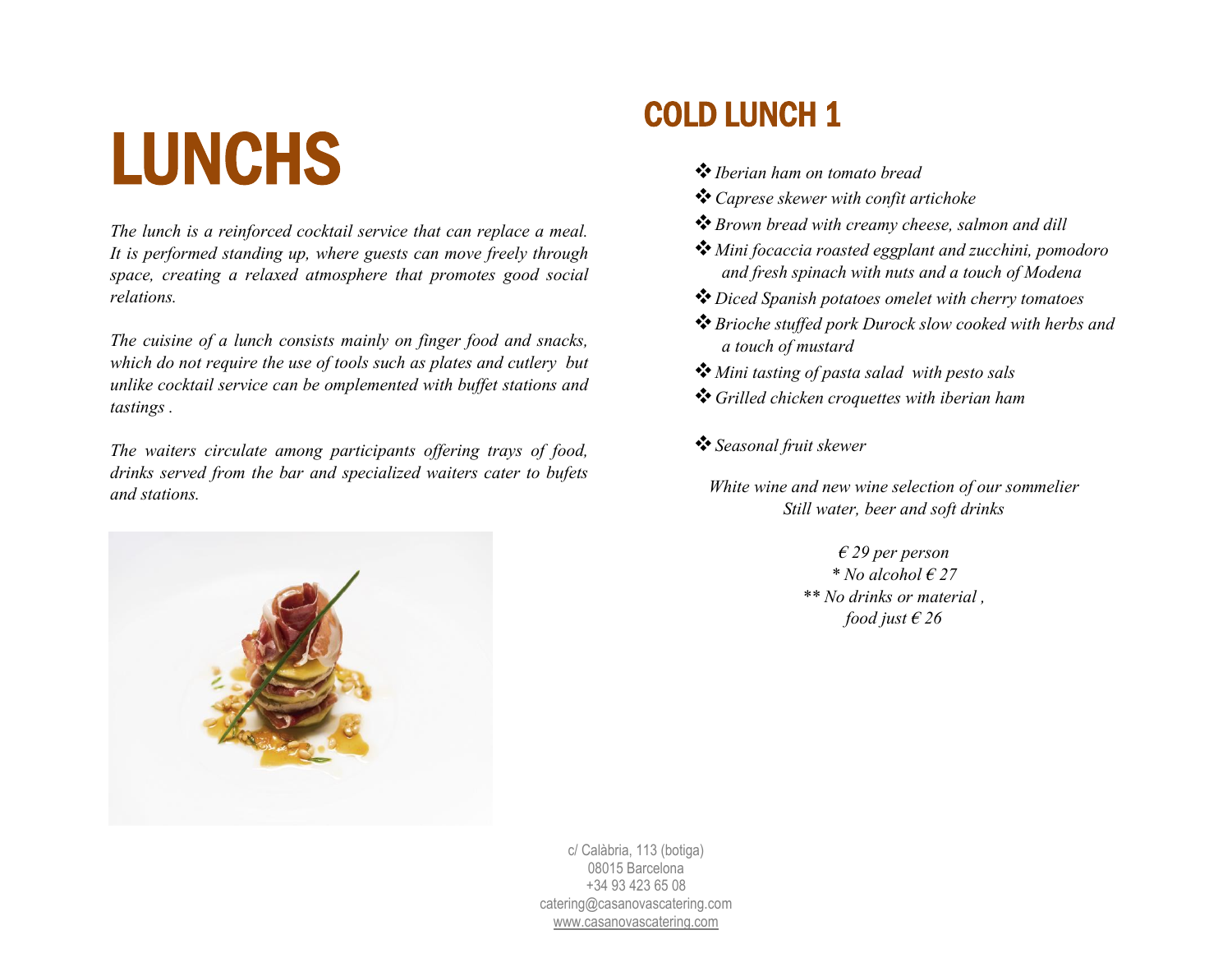### COLD LUNCH 2

- *Iberian ham on tomato bread*
- *Caprese skewer with confit artichoke*
- *Brown bread with creamy cheese, salmon and dill*
- *Mini focaccia roasted eggplant and zucchini, pomodoro and fresh spinach with nuts and a touch of Modena*
- *Diced Spanish potatoes omelet with cherry tomatoes*
- *Brioche stuffed pork Durock slow cooked*
- with herbs and a touch of mustard
- *Mini tasting of Greek salad with: cucumber, tomato, black olives, feta cheese & spices*
- *Grilled chicken croquettes with iberian ham*
- *Assortment of cheeses and fruits*
- *Chocolate truffle*

*White wine and new wine selection of our sommelier Still water, beer and soft drinks*

> *€ 32 per person \* No alcohol € 30 \*\* No drinks or material , food just € 28*

## COLD LUNCH 3

- *Snacks: crunchy vegetables and macadamian nuts*
- *Iberian ham on tomato bread*
- *Caprese skewer with confit artichoke*
- *Roll of brown bread with creamy cheese, salmon and dill*
- *Mini focaccia roasted eggplant and zucchini, pomodoro and fresh spinach with nuts and a touch of Modena*
- *Diced Spanish potatoes omelet with cherry tomatoes*
- *Brioche stuffed pork Durock slow cooked with herbs and a touch of mustard*
- *Mini tasting of Greek salad with: cucumber, tomato, black olives, feta cheese & spices*
- *Roast beef and caramelized apple roll with mustard and sesame dressing*
- *Grilled chicken croquetes with iberian ham*
- *Crunchy prawns and vegs dumpling with thai sauce*
- *Assortment of cheeses and fruits*
- *Assortment of truffle and brownie*

*White wine and new wine selection of our sommelier Still water, beer and soft drinks*

*€ 35 per person \* No alcohol € 32 \*\* No drinks or material, food just € 30*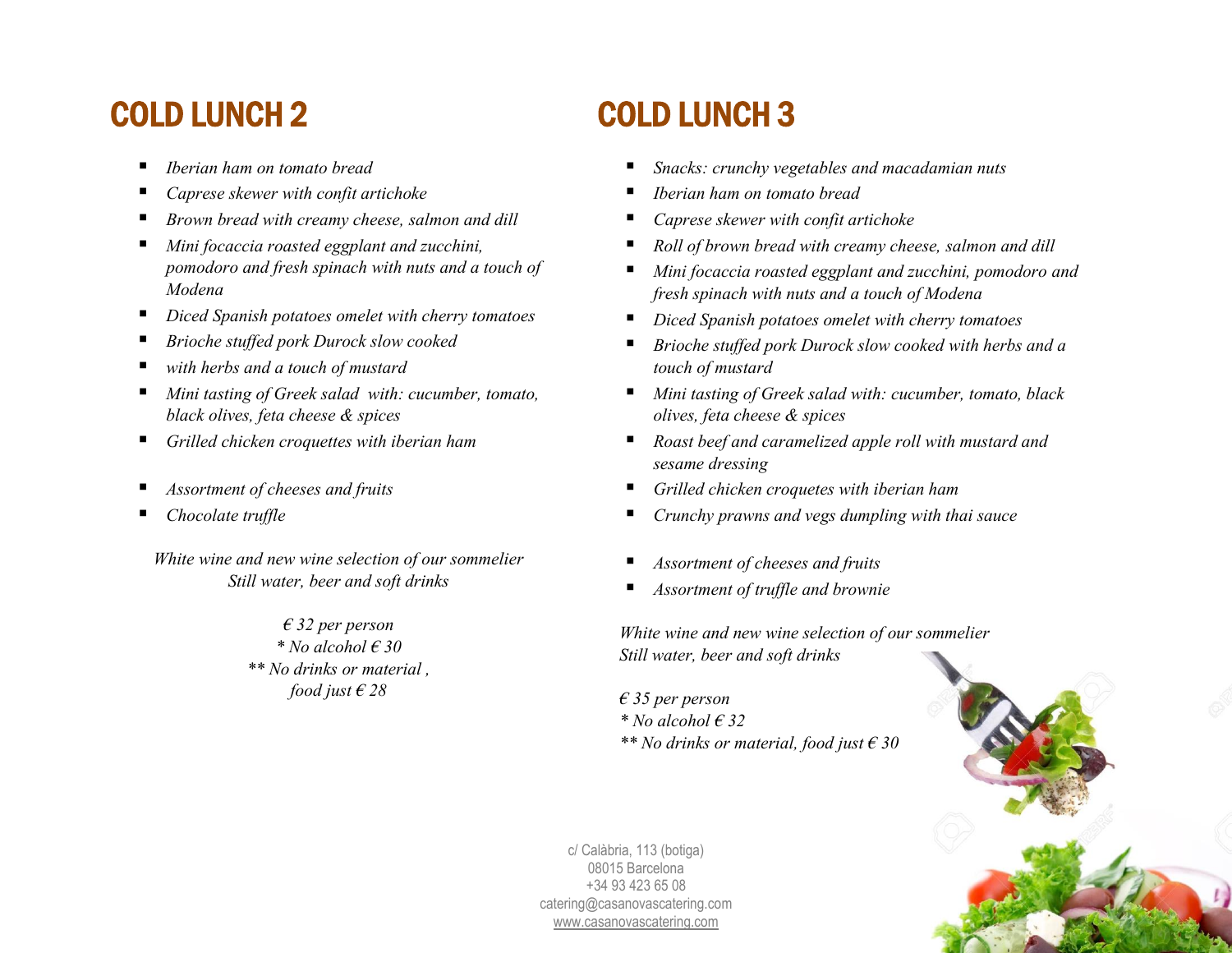### COLD LUNCH 4

- *Snacks: crunchy vegetables and macadamian nuts*
- *Iberian ham on tomato bread*
- *Caprese skewer with confit artichoke*
- *Brown bread with creamy cheese, salmon and dill*
- *Mini focaccia roasted eggplant and zucchini, pomodoro and fresh spinach with nuts and a touch of Modena*
- *Diced Spanish potatoes omelet with cherry tomatoes*
- *Foie mi cuit and figs on toast*
- *Mini tasting of Greek salad: cucumber, tomato, black olives, feta cheese & spices*
- *Roast beef and caramelized apple roll with mustard and sesame dressing*
- *Grilled chicken corquettes with iberian ham*
- *Crunchy prawns and vegs dumpling with thai sauce*
- *Mini pita chickpeas hummus with Ras el hanout spiced chicken*
- *Assortment of cheeses and fruits*
- *Assortment of truffle and brownie*

*White wine and new wine selection of our sommelier Still water, beer and soft drinks*

## COLD&HOT LUNCH 1

- *Iberian ham on tomato bread*
- *Caprese skewer with confit artichoke*
- *Brown bread with creamy cheese, salmon and dill*
- *Mini focaccia roasted eggplant and zucchini*, *pomodoro and fresh spinach with nuts and a touch of Modena*
- *Diced Spanish potatoes omelet with cherry tomatoes*
- *Mini tasting of pasta salad with: cucumber, tomato, black olives, feta cheese & spices*
- *\*\*Grilled chicken croquettes with iberian ham*
- *Homemade sausages with mustard from dijon*
- *Seasonal fruit skewer*

*White wine and new wine selection of our sommelier Still water, beer and soft drinks*

*€ 33 per person \* No alcohol € 30 \*\* No drinks or material, food just € 27*

*The hots should be heated at the time , we recommend the waiter service or you take a heat with a microwave .*

*€ 37 per person \* No alcohol € 34 \*\* No drinks or material, food just € 31*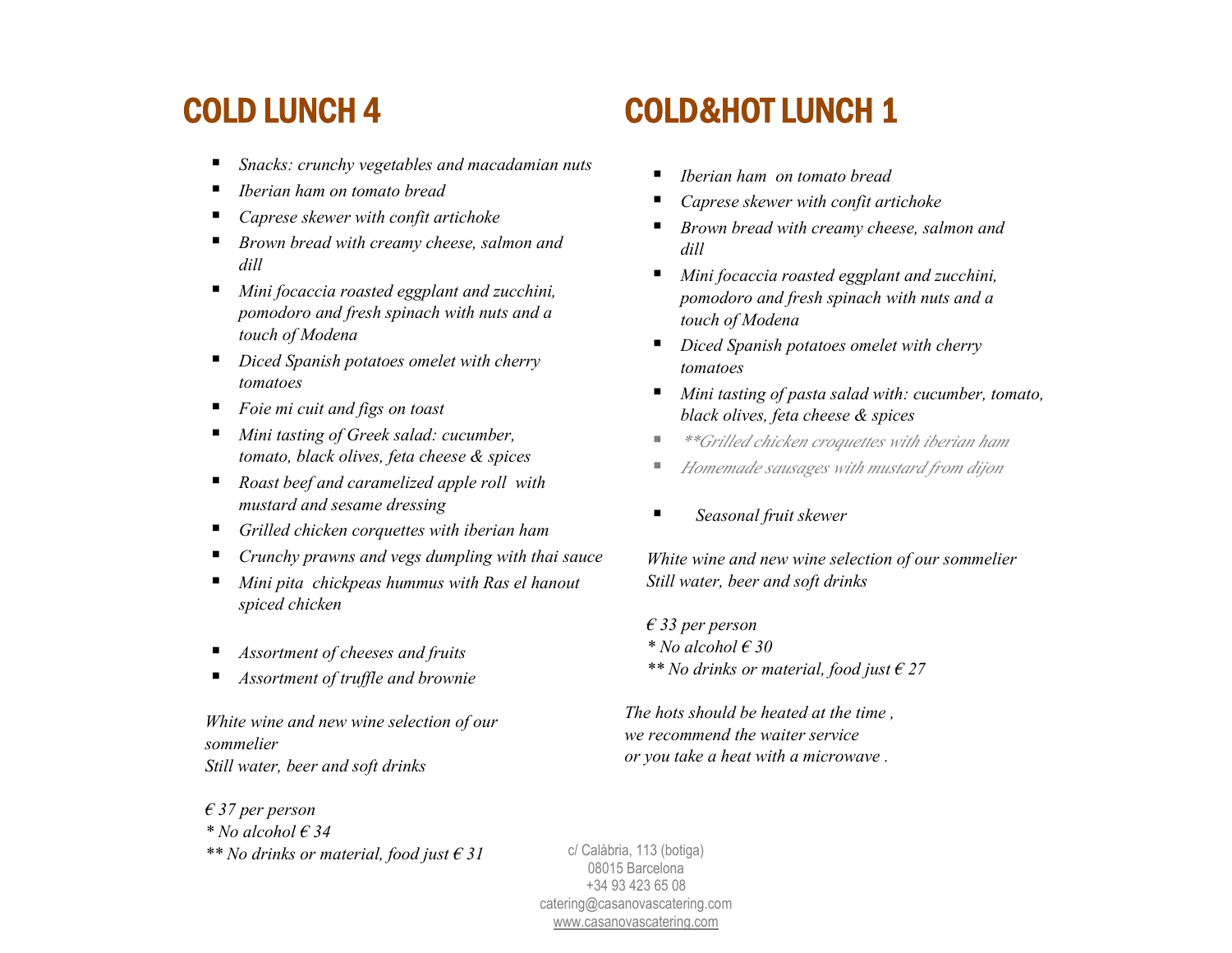### COLD&HOT LUNCH 2

- *Iberian ham on tomato bread*
- *Caprese skewer with confit artichoke*
- *Brown bread with creamy cheese, salmon and dill*
- *Diced Spanish potatoes omelet with cherry tomatoes*
- *Pasta salad with grilled vegetables with pesto sauce*
- *Variety of tomatoes salad with tuna loin and olives*
- *Mini chiken pita Catalana style*
- *Grilled chicken croquettes with iberian ham*
- *Homemade sausages with mustard from dijon*
- *Cod choux with honey tears*
- *Assortment of cheeses and fruits*
- *chocolate truffle*

*White wine and new wine selection of our sommelier Still water, beer and soft drinks*

*€ 34 per person \* No alcohol € 31*

*\*\* No drinks or material, food just € 29*

*The hots should be heated at the time , we recommend the waiter service or you take a heat with a microwave.*

## COLD&HOT&TASTING LUNCH 3

- *Snacks: crunchy vegetables and macadamian nuts*
- *Iberian ham on tomato bread*
- *Caprese skewer with confit artichoke*
- *Diced Spanish potatoes omelet with cherry tomatoes*
- *Brown bread with creamy cheese, salmon and dill*
- *Pasta salad with grilled vegetables with pesto sauce*
- *Roast beef and caramelized apple roll with mustard and sesame dressing*
- *Cod with honey*
- *Grilled chicken croquettes with iberian ham*
- *Homemade sausages twith mustard from dijon*
- *Mini organic burgers with three pairings*
- *Tasting of mini meat balls with seasonal mushrooms*
- Seasonal fruit skewer with chocolate truffle

*White wine and new wine selection of our sommelier Still water, beer and soft drinks*

> *€ 37 per person \* No alcohol €34 \*\* No drinks or material, food just € 32*

*The hots should be heated at the time, we recommend the waiter service or you take a heat with a microwave .*

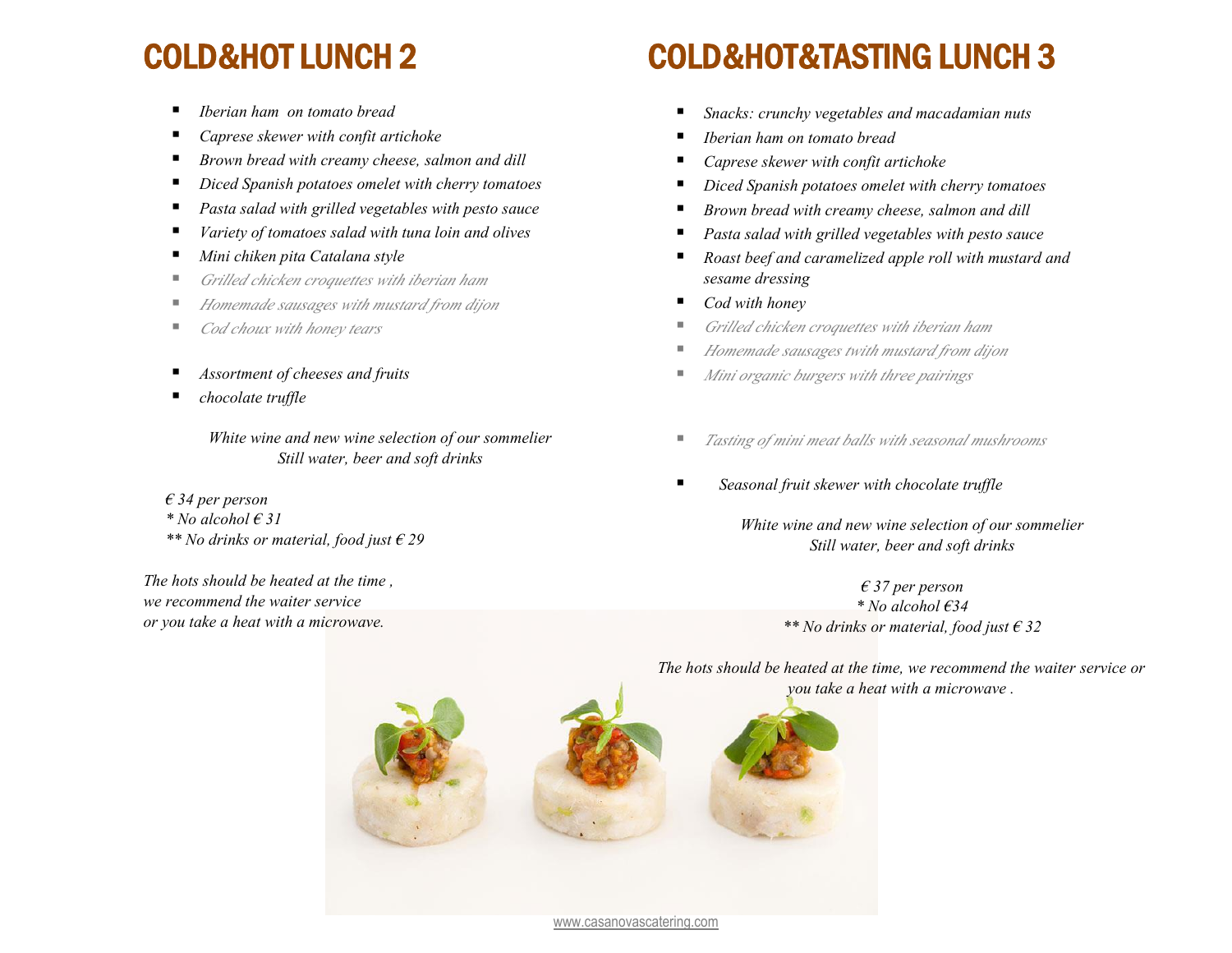#### COLD&HOT&TASTING LUNCH 4

- *Snacks: crunchy vegetables and macadamian nuts*
- *Iberian ham on tomato bread*
- *Caprese skewer with confit artichoke*
- *Diced Spanish potatoes omelet with cherry tomatoes*
- *Brown bread with creamy cheese, salmon and dill*
- *Variety of tomatoes salad with tuna loin and olives*
- *Foie mi cuit, caramelized apple and iberian ham terrine*
- *Homemade ham & poultry croquettes*
- *Grilled chicken croquettes with iberian ham*
- *Homemade sausages with mustard from dijon*
- *Mini hot sandwiches made on time: "Malagueña"*
- *Tous dels Til·lers (creamy cheese from Pyrinees) with sobrassada (paprika spiced pork meat) and honey, Veal cutlet with green pepper and mustard*
- *Mini cocotte of home recipe fricassee*
- *Tasting of rice or "fideua" made on time, ask us about our 8 types of rice/paella*
- *Assortment of cheeses and fruits*
- *Assortment of brownie and truffle*

*White wine and new wine selection of our sommelier Cava Casanovas Selection Still water, beer and soft drinks*

*€ 39 per person No alcohol € 36 \*\* No drinks or material, food just € 34 The hots should be heated at the time, we recommend the waiter service or you take a heat with a microwave.*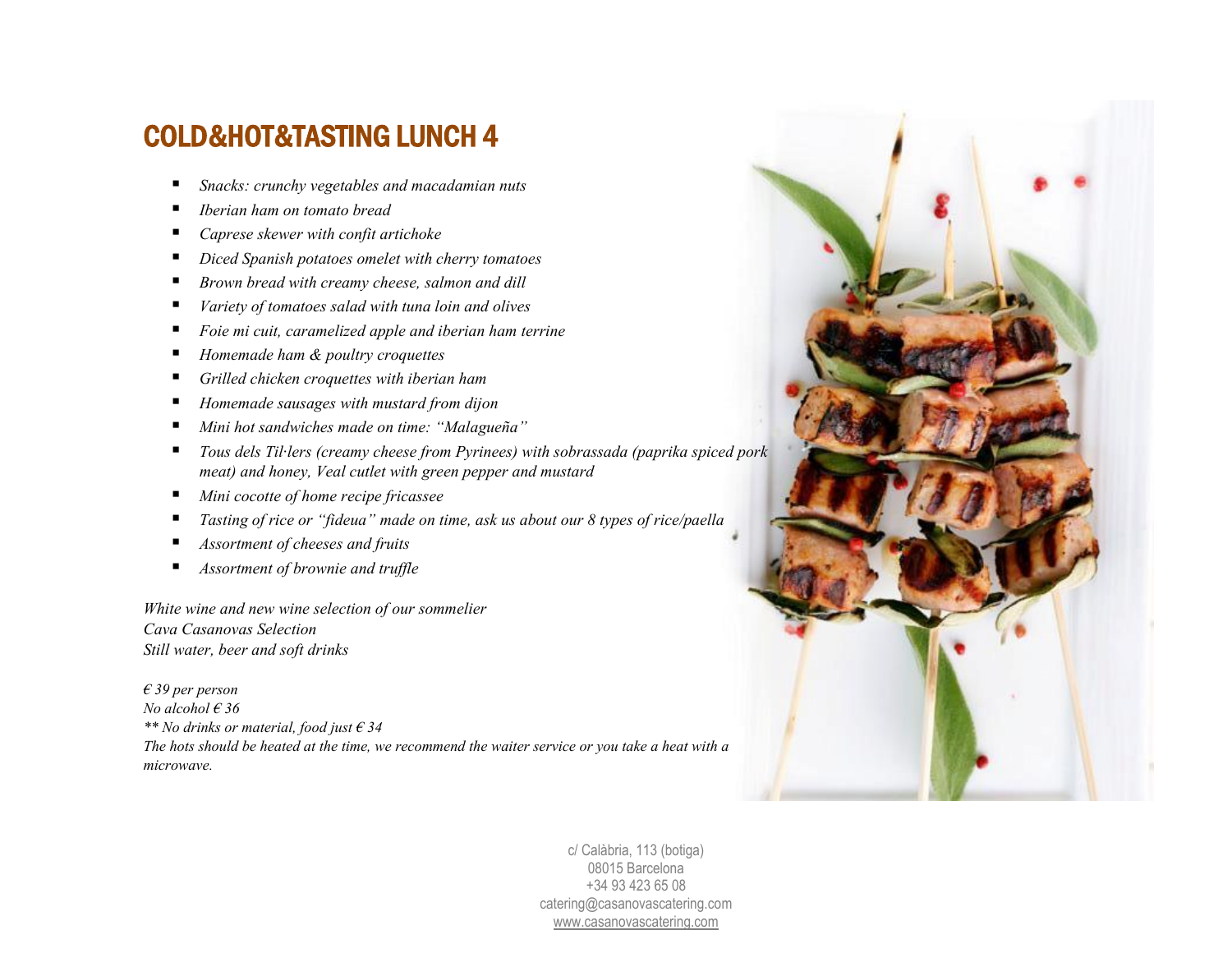#### VEGETARIAN MENU FLEX

- ❖ *Arepas with hummus and prawns with a touch of white pepper paste*
- ❖ *Mini vegetable sandwitch*
- ❖ *Vegetable Foccacia from our grilled garden*
- ❖ *Mushroom croquettes*
- ❖ *Scalloped timbale and goat cheese*
- ❖ *Rice with vegetables from our garden and soya*
- ❖ *Potato omelette with cherry tomato*
- ❖ *Fruit skewer*

#### VEGAN MENU

- ❖ *Rice with vegetables from our garden and soya*
- ❖ *Timbale of scalded and vermouth reduction*
- ❖ *Mushroom croquettes*
- ❖ *Vegetable Foccacia from our grilled garden*
- ❖ *Banana, roasted peanuts, grated coconut and yuca chips*
- ❖ *Pumpkin cream*
- ❖ *Hummus "crudite" with vegetables*
- ❖ *Fruit skewer*

*Black and white wine news selection from our sommelier Cava Casanovas Brut Selection. Mineral water, beers and refreshments*

*€ 31.50 per person*

*\* Alcohol free € 29*

*\*\* No drinks or equipment*

*gastronomy only € 26*



*Black and white wine news selection from our sommelier Cava Casanovas Brut Selection. Mineral water, beers and refreshments*

> *€ 31.50 per person \* Alcohol free € 29 \*\* No drinks or equipment gastronomy only € 26*